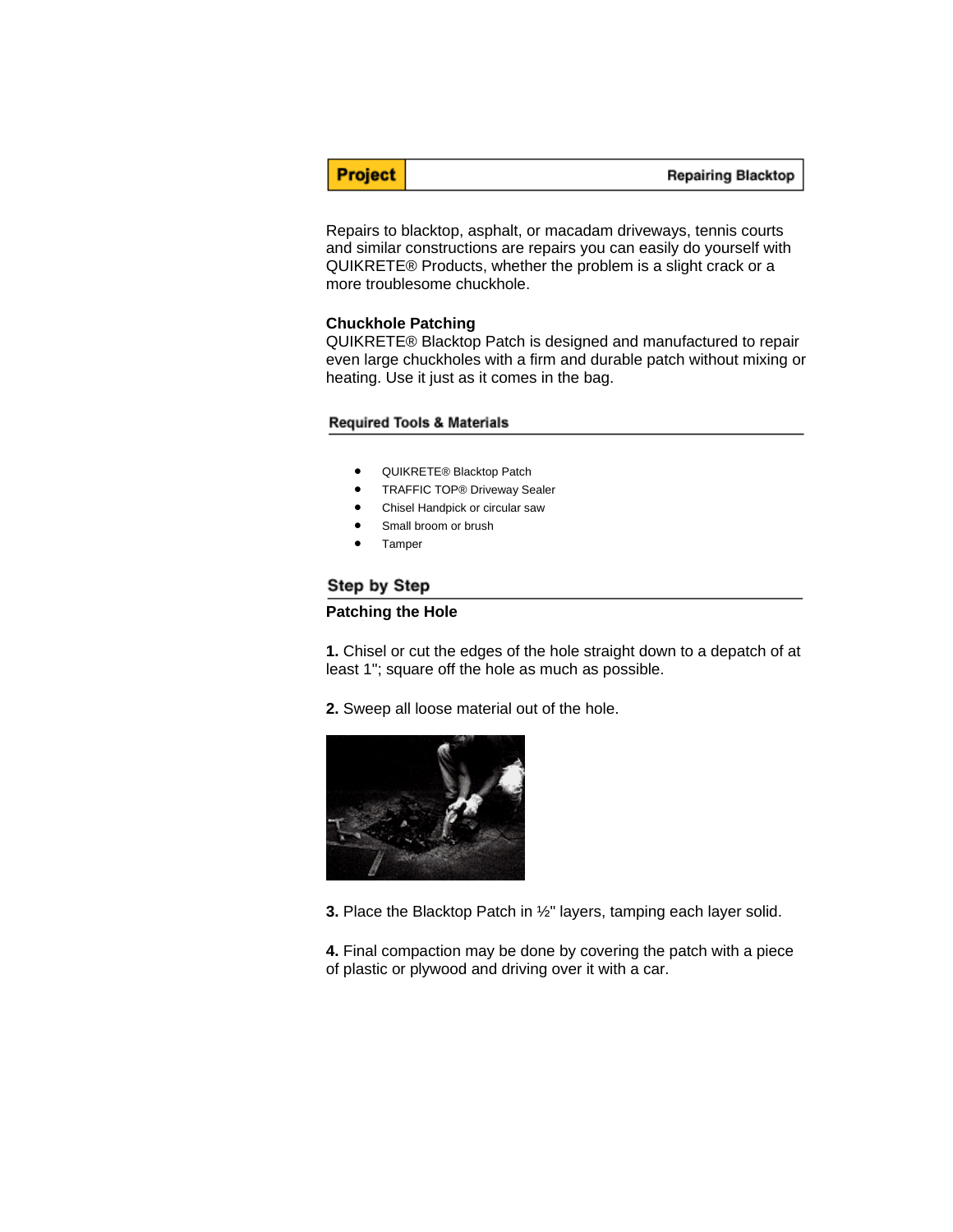

**5.** Wait at least 1 month before sealing the entire driveway with QUIKRETE TRAFFIC TOP® Driveway Sealer.

**Note:** Blacktop Patch is designed to patch potholes or large cracks. It is not intended for paving.

# **For Best Results**

- Keep the Blacktop Patch in a warm location until it is ready to be used. Do not use it if the temperature is below 50° F.
- Sprinkle dry sand or cement on the surface of the patch to speed curing and to remove adhesiveness of the patch's surface.
- Do not use Blacktop Patch when rain is expected within a few hours.
- Allow the patch to cure for 1-1/2 days before driving over it.

# **Crack Repairs**

QUIKRETE® Latex Blacktop Crack Seal comes in handy 1-quart bottles to make repairs as easy as possible. It is designed to fill cracks in blacktop up to ½" in width.

### **Required Tools & Materials**

- QUIKRETE® Latex Blacktop Crack Seal
- QUIKRETE® All-Purpose Sand (as needed)

# Step by Step

### **Repairing the Crack**

**1.** Remove all loose dirt, soil and organic matter from the crack.